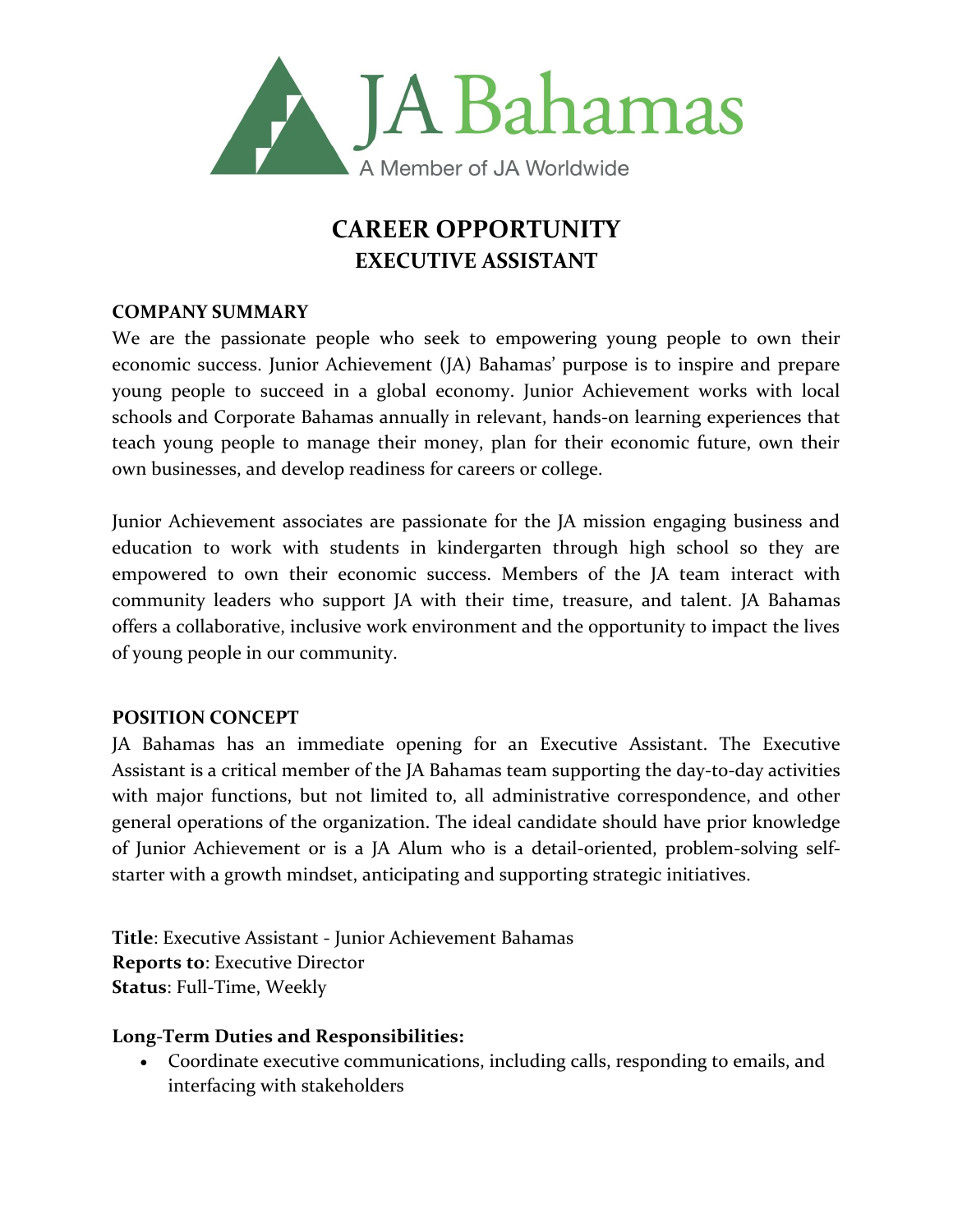- Maintain an organized filing system of paper, electronic documents and stakeholders/investors database
- Assist with preparing internal and external corporate documents and proposals for team members and stakeholders
- Maintain and schedule meetings, manage travel itineraries and reminders for Executive Director
- Coordinate Board & Committee meetings and prepare/distribute materials
- Assist with arranging/coordinating corporate events, fundraising, staff appreciation events, and others as assigned, occasionally outside of office hours
- Assist with the compilation of information for the JA Worldwide (JADE) annual report for JA Bahamas at the end of the JA year.
- Manage and maintain office inventories
- Uphold a strict level of confidentiality and data integrity
- Develop and sustain a level of professionalism among staff and stakeholders

## **Short-Term** (temporary) **Duties and Responsibilities – JA New Providence:**

- Assist with the recruitment of students for Club and Company Programmes
- Assist with coordination, training and orientation of students, advisors, teachers and volunteers
- Assist with ensuring all volunteers have completed the necessary pre-requisites to volunteer with JA New Providence
- Assist with maintaining an alliance with counseling firms, school guidance counselors and principals regarding respective programmes
- Assist with ensuring information packages, programme kits and all other related programme information is distributed to schools
- Forward feedback from all parties to the Executive Director regarding any necessary improvements.
- Visit the programme locations (schools/meeting spaces) in-person or via online platform
- Distribute, and collect upon completion, a mid-point progress questionnaire to all programmes
- Assist with the planning and execution of all events and activities
- Assist with updating the impact spreadsheet after each event/activity

## **Qualifications:**

- Preferred JA Alum or prior knowledge of Junior Achievement
- Proficient in Microsoft Office including Word, Excel, Power Point, Publisher and Outlook
- Knowledge of administrative/clerical procedures and systems such as word processing, managing files and records, designing forms and other office procedures